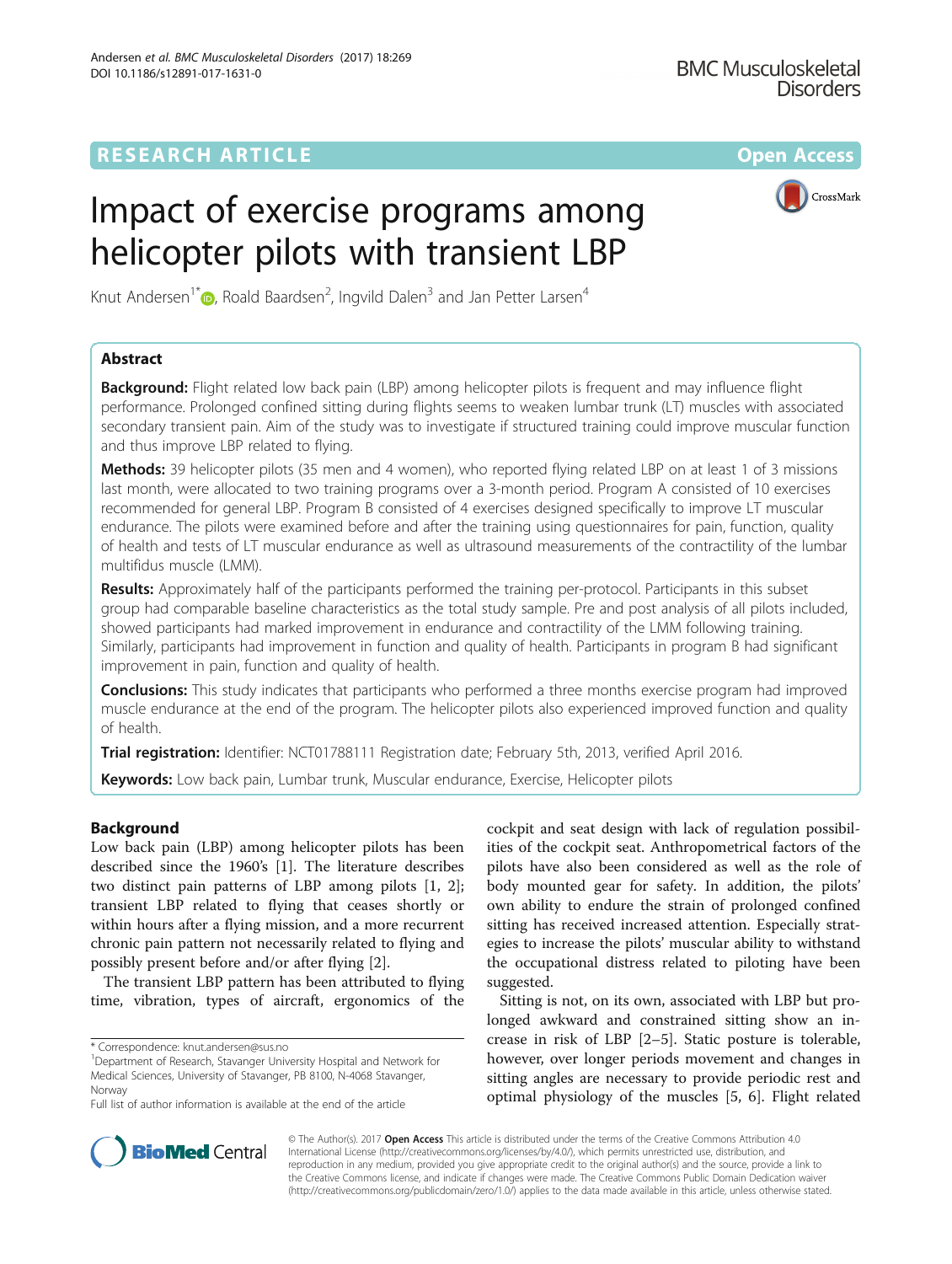lumbar pain can therefore be caused by posture and muscular fatigue due to extended periods of static positioning [[1, 2](#page-7-0), [7](#page-7-0)]. Fatigue and pain are generally alleviated by adjustments of the sitting position, however opportunities for this is restricted in a helicopter seat due to harnesses and body mounted safety gear.

The lumbar trunk musculature works synergistically with the spine, pelvis, fascia and ligaments to stabilize the lumbar spine [\[8](#page-7-0)]. The active muscular structures are responsible for motion of the lumbar trunk in multiple directions [\[8](#page-7-0)]. Loss of strength and endurance of these muscles is considered predictive for the development of LBP [\[6, 9](#page-7-0)]. The extensors of the lumbar trunk; iliocostalis lumborum, longissimus thoracis and the deep and superficial portion of the lumbar multifidus muscle, (LMM) have been extensively studied. In relation to patients with LBP diagnostic ultrasound has been used to evaluate the LMM for size and contraction [[10\]](#page-7-0).

Several studies describe exercise and training programs for military helicopter pilots [[11](#page-7-0)–[14](#page-7-0)]. Some studies focus on outcomes such as pain or function [\[13, 14](#page-7-0)]. Others focus on lumbar trunk muscular endurance [[12](#page-7-0), [14, 15\]](#page-7-0). Still, there is a need for studies to evaluate in detail the impact of training programs on transient LBP among helicopter pilots.

The aim of this study was to investigate if muscular function improves after three months of an exercise program among commercial helicopter pilots reporting flying related transient LBP.

## **Methods**

## Study design

This is a prospective study of the impact of exercise programs on commercial helicopter pilots with transient LBP related to flying. The primary outcome was to measure changes in lumbar trunk muscular endurance. Secondary outcomes were alterations in isometric contraction of the LMM as well as changes in pain, function and quality of health before and after 3 months of intervention.

## Subjects

In a retrospective study from 2013 we found that 50% among commercial helicopter pilots  $(n = 207)$  reported transient LBP related to flying defined as LBP on at least one of three flights last month [[16\]](#page-7-0). These pilots were all employed full-time by the two largest commercial helicopter companies in Norway, Canadian Holding Company (CHC) and Bristow Norway and served on several bases along the Norwegian coastline. The pilots operated Sikorsky S92, Eurocopter AS 332 L/L1 Super Puma and Eurocopter EC225 Super Puma. For practical and logistical reasons, only pilots with transient LBP from Bergen (BGO/Flesland) and Stavanger (SVG/Sola), 83 in total (76 men and 7 women), were eligible for the study (see flowchart, Fig. [1](#page-2-0)). Twenty-one pilots withdrew prior to the clinical examination because of pregnancy, foreign residency, moving to another location, sick leave for conditions other than LBP or no desire for further participation. For similar reasons a further 16 pilots withdrew after the initial examination, but prior to allocation and introduction to the training programs. In addition, seven male pilots withdrew after introduction to the exercise programs based on time constraints and difficulty in combining work, family and social life with time-consuming training sessions. Inclusion criteria for participation in this study was pilots that in the retrospective survey reported transient LBP related to flying on at least one of 3 flights last month. Further they had to be located at the bases in Stavanger and Bergen. As medically licensed and full-time operative pilots none of the pilots met any health-related exclusion criteria for participation. The study sample consisted of 39 pilots (35 men and 4 women). The recruitment period with initial clinical examinations, training and follow-up ran from October 2013 through August 2014 for the Stavanger group of pilots and from February 2014 through December 2015 for the Bergen group. The Western Norway Regional Committee for Medical and Health Research Ethics approved the study protocol (REK Vest 2010/2254).

#### Examinations

The initial examination comprised questions regarding past injuries, treatments and conditions that might affect their ability to train. Standard low back orthopedic and neurological examination as well as range of motion assessment of the lumbar trunk were also done. The pilots completed questionnaires both at the initial examination and after the intervention period. The questionnaires included measurements of the average intensity of the LBP last week using a Visual Analog Scale (VAS; 0–10), impact of LBP on activities of daily living using the Oswestry Disability index (ODI; 0–100), and the EQ-5D Health-related quality of life questionnaire (a profile with a single index, 0–100, for health status).

Participants were tested for lumbar trunk muscular endurance, without tactile or verbal feedback, in extension, flexion and side-bridge on both sides with values given in seconds [\[6](#page-7-0)] (see Additional file [1](#page-6-0): Appendix 1). The back extensors were tested in a Biering-Sorensen position with the upper body cantilevered over the edge of the test bench and the ankles secured. For the flexion test we applied a 55 degrees angled jig with the feet anchored under the foot support, knees at 90 degrees and the upper torso resting towards the jig. The test started when the jig was pulled back 10 cm. The side bridge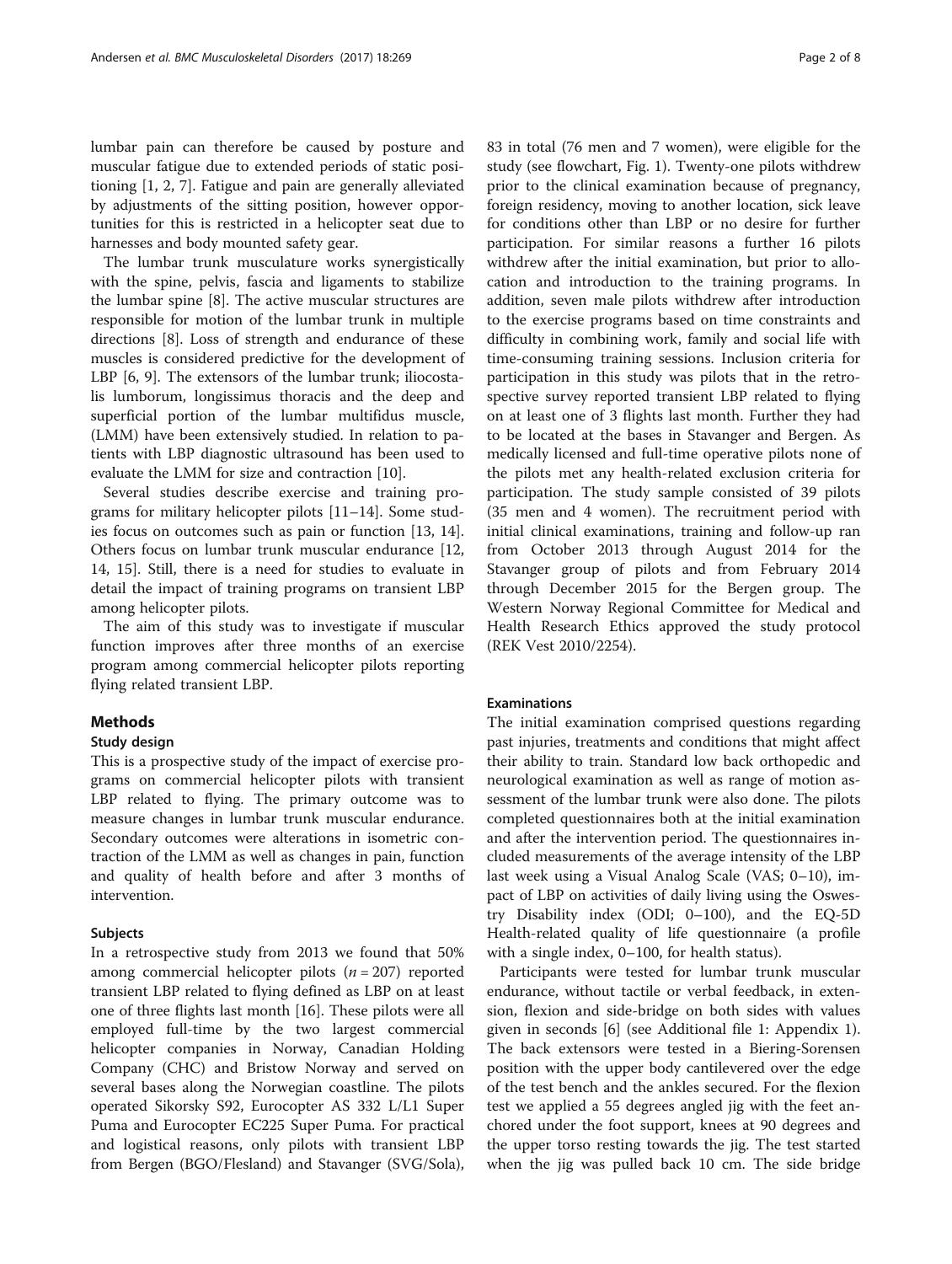<span id="page-2-0"></span>

tests were performed on either side with elbow support, legs fully extended with the top foot in front of the lower and the body in a straight line. Before starting each test, identical verbal and visual instructions were given to all participants. Similar testing procedure has been validated through reliability studies with Intraclass Correlation Coefficient (ICC; 0.00 to 1.00) at 0.66 for trunk flexion, 0.79 for trunk extension and 0.74 and 0.96 for right and left side bridge respectively [[17](#page-7-0)]. The tests were at random conducted by a physiotherapist or the main author after procedural agreement including determination of endpoints.

Isometric contraction of the LMM was assessed using real-time ultrasound scanning. This was done bilaterally on a longitudinal view at the level of the facet joints of L4-L5 and L5-S1. In a prone position, the candidate lifted the opposite upper extremity of the side being measured. The difference in muscle thickness between relaxed and isometrically contracted LMM was

measured in mm with change given in percent [\[18](#page-7-0)]. Similar examination procedure has been validated through reliability studies with an intraexaminer design, comparable to the present study, at 0.97 for measurements of the LMM in a resting state and 0.99 in the contracted state. The ICC value for the change between relaxed and contracted LMM was 0.78 [[19\]](#page-7-0). We used Samsung Medison Accuvix XG, 3366 Hanseo-ro, South Korea for the Stavanger group and Medison SonoAce 8000 EX, 3366 Hanseo-ro, South Korea for the Bergen group, using a 3–7 MHz curvilinear probe on both machines.

## Intervention

Several exercise programs have been reported to increase LT muscular endurance. We included both a traditional program (A) and a more specific program (B) designed to increase LT muscular endurance (see Additional file [2:](#page-6-0) Appendix 2A and Additional file [3](#page-6-0):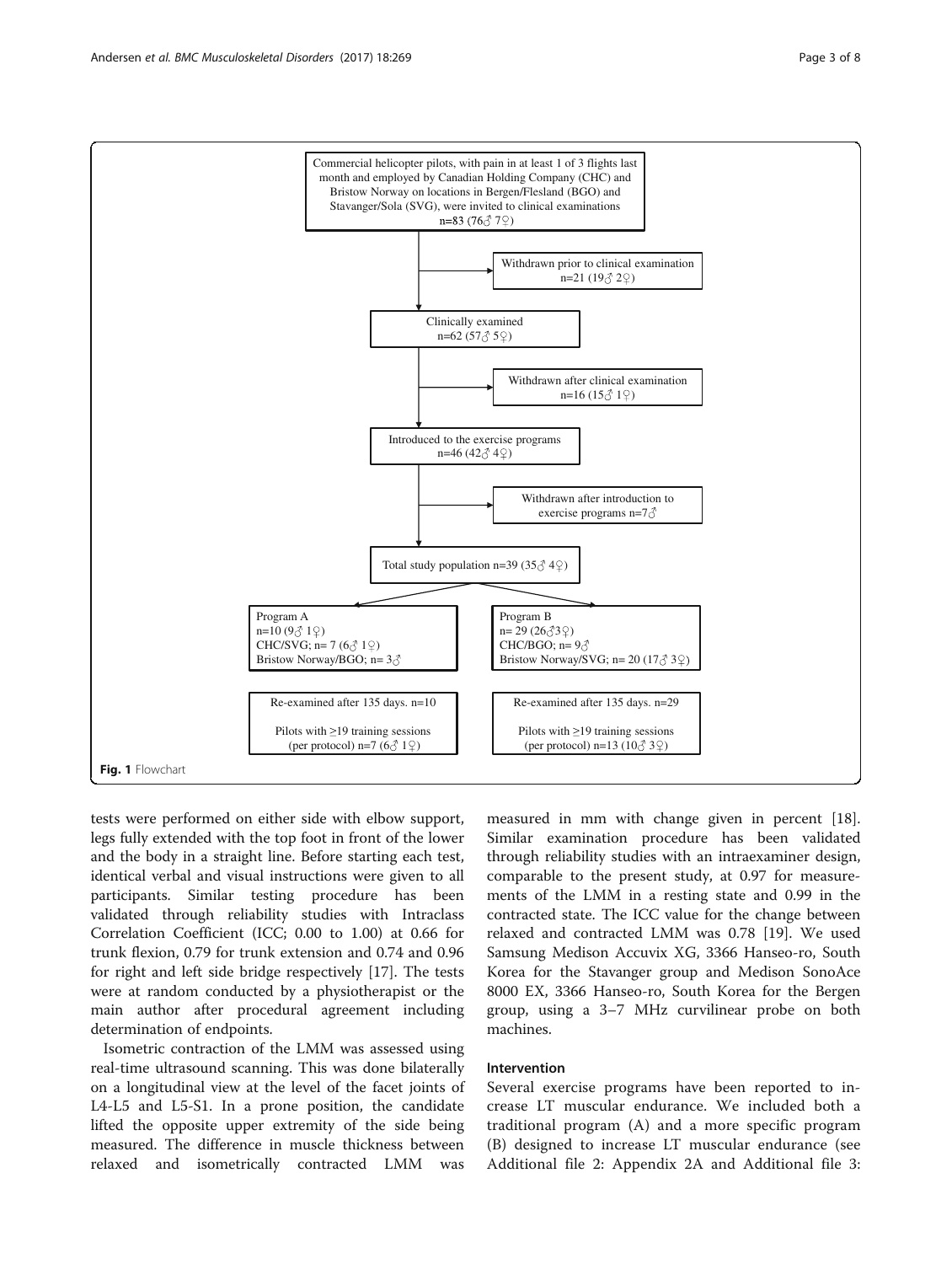Appendix 2B). Program A consisted of 10 exercises each performed in series of  $3 \times 10$  repetitions. The exercises used in Program A are generally accepted among health professionals as addressing low back complaints. All pilots allocated to program A had an instruction class led by a physiotherapist with demonstration of the exercises. There were no specific instructions for the execution of the exercises.

Program B consisted of 4 exercises to be performed in the same sequence in all exercise sessions. The exercises were explained and demonstrated either on an individual level or in small groups (maximum 3 pilots) led by the main author. Three exercises were performed on an "angle training bench" and one "curl-up" exercise on a floor mat. All pilots were instructed and rehearsed in "bracing" [[6\]](#page-7-0). "Bracing" should be initiated and released, with decreasing intensity upon increasing skill, between each repetition. Every repetition comprised an initial steady fast concentric phase, followed by an isometric phase and a closing eccentric phase. All exercises were performed in 4 series according to a "reversed pyramid" protocol [[6\]](#page-7-0). In general, the series were separated by oneminute intervals involving brisk walking or cycling a stationary spinning bicycle. All exercises were performed according to the principle of progressive overload [[20\]](#page-7-0).

The equipment and training facilities were provided by the companies and made available at the bases in Bergen and Stavanger. During the training period participants of both programs received encouragement via email from both the instructing physiotherapist and the main author.

The 39 pilots included in this study were allocated to two training programs (A and B) depending on company affiliation and location. CHC pilots performed program A in Stavanger and program B in Bergen. Pilots from Bristow Norway had an opposite distribution. A total of 10 pilots (9 men and 1 woman) trained program A and 29 pilots (26 men and 3 women) program B (see flowchart Fig. [1](#page-2-0)). The intervention period was scheduled to end after 135 days and/or 36 training sessions. All participants were issued a training diary for recording their sessions with number of repetitions performed.

## **Statistics**

Descriptive statistics are presented as medians and interquartile ranges (IQRs) or as means and standard deviations (SDs) for all pilots included. In addition, for male pilots as well as for the subset of pilots included in the per protocol analysis performing 19 or more training sessions; i.e. more than 50% of the scheduled 36 training sessions. Pre-training and post-training scores were compared using paired samples T-test, and presented results include estimated mean differences with normal based 95% confidence intervals (CIs). Supplementary, non-parametric tests (Wilcoxon) were performed to validate the findings. Observed differences with  $p < 0.05$ were considered statistically significant. SPSS v.23 was used for all statistical analysis.

## Results

Of the 39 pilots included in this study population, 20 pilots performed per protocol regardless of program. Of the 10 pilots included in Program A, 7 pilots (70%) performed per protocol and had a median number of 35 training sessions. The median number of training sessions for all 10 pilots was 29.5. The median number of training sessions for all 29 participants in program B was 17. The subset of 13 pilots (45%) in program B, who performed per protocol had a median of 27 training sessions.

Table [1](#page-4-0) shows the baseline demographic characteristics of the participants in the training programs. There were no substantial baseline differences in the demographic features between the total study group of 39 pilots or the subset population of 20 pilots who performed per protocol. Neither were there any substantial differences in the baseline demographic characteristics of the male pilots per se or among the participants in program A and B.

## Outcome and measures before and after intervention

Table [2](#page-5-0) shows the clinical features and test results of all 39 pilots and of the 20 pilots who performed per protocol before and after the intervention. All the pilots, including those who performed per protocol, regardless of program, demonstrated marked improvements in muscular endurance. The mean total holding time increased from 198 s to 298 s ( $p = 0.001$ ). Improvement in the contractility of the LMM at both lumbar levels L4–5 and L5-S1 as well as and in combination of lumbar levels and sides ( $p = 0.000$ ). There was significant improvement in function (ODI;  $p = 0.010$ ) and in health-related quality of life (EQ-5D;  $p = 0.001$ ) after training. General LBP was not significantly changed (VAS;  $p = 0.069$ ). Nonparametric tests showed similar results.

## Data from program A and B

Table [3](#page-5-0) shows pre- and post-training measurements of pilots performing per protocol in program A and program B, respectively. Program A had statistically significant changes in endurance times in 3 of the 4 tested positions and significantly improved combined total endurance times in all 4 positions ( $p = 0.003$ ). Participants in program A also increased contractility of the LMM in a total combination of sides and levels ( $p = 0.035$ ).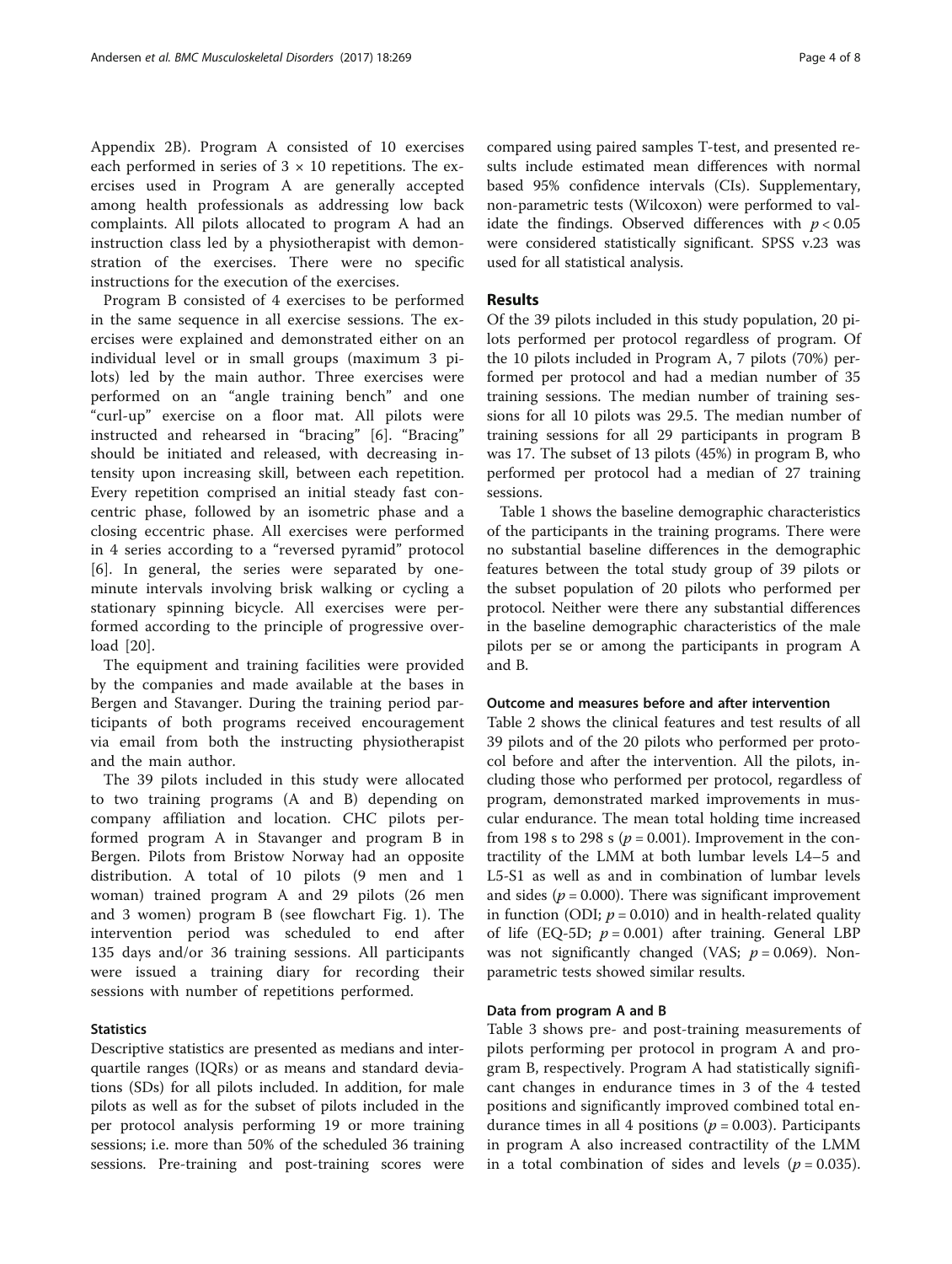|                                    | All included $n = 39$ | Male pilots $n = 35$ | Per protocol <sup>1</sup> $n = 20$ |  |
|------------------------------------|-----------------------|----------------------|------------------------------------|--|
| Sex                                | 35 males (90%)        | 35 males (100%)      | 16 males (80%)                     |  |
| Age years                          | 36 (33, 43)           | 37 (33, 44)          | 36.5 (34.3, 42.8)                  |  |
| Height cm                          | 183 (176, 185)        | 183 (178, 187)       | 181.5 (173.8, 188.5)               |  |
| Weight kg                          | 85 (78, 93)           | 86 (78, 94)          | 85.5 (79.3, 94.8)                  |  |
| BMI                                | 25.7 (24.3, 27.1)     | 25.7 (24.3, 27.1)    | 26.3 (24.6, 27.6)                  |  |
| $VAS (0-10)$                       | 3(2, 5)               | 3(2, 5)              | 3(2, 5.8)                          |  |
| ODI %                              | 10(6, 14)             | 10(6, 14)            | 9(6, 13.5)                         |  |
| EQ-5D (0-100)                      | 79 (70, 88)           | 79 (70, 88)          | 79 (73.5, 90)                      |  |
| Flying experience                  |                       |                      |                                    |  |
| Years                              | 12(8, 16)             | 12(8, 17)            | 11(8.3, 16.8)                      |  |
| Flying hours                       | 4000 (3400, 7000)     | 5000 (3500, 7000)    | 4400 (3330, 6760)                  |  |
| Hours in "Large" helicopter        | 2900 (2100, 4800)     | 3200 (2100, 4800)    | 3150 (2100, 4800)                  |  |
| Hours last year                    | 600 (450, 700)        | 620 (460, 700)       | 600 (463, 700)                     |  |
| SVG <sup>2</sup>                   | 30 (28 males)         | 26 (males)           | 16 (12 males)                      |  |
| BGO <sup>3</sup>                   | 9 (males)             | 9 (males)            | 4 (males)                          |  |
| S92 <sup>4</sup>                   | 32                    | 29                   | 16                                 |  |
| AS332 L/L25                        | $\overline{7}$        | 6                    | $\overline{4}$                     |  |
| $EC225^6$                          |                       |                      |                                    |  |
| Muscular endurance in seconds      |                       |                      |                                    |  |
| Extension                          | 47 (30, 78)           | 47 (30, 78)          | 59 (34, 83)                        |  |
| Flexion                            | 55 (38, 83)           | 55 (38, 83)          | 45 (34, 82)                        |  |
| RSB <sup>7</sup>                   | 32 (24, 46)           | 33 (25, 47)          | 31 (23, 44)                        |  |
| LSB <sup>8</sup>                   | 39 (20, 52)           | 40 (26, 52)          | 44 (31, 57)                        |  |
| Total holding time                 | 190 (140, 253)        | 196 (140, 253)       | 199 (142, 268)                     |  |
| Ultrasound in percent <sup>9</sup> |                       |                      |                                    |  |
| Level L4-5                         | $8.1$ (5.2, 11.1)     | 8.3 (5.7, 11.1)      | $7.3$ (5.1, 10.3)                  |  |
| Level L5-S1                        | $6.3$ $(2.1, 8.6)$    | $6.6$ $(2.1, 8.6)$   | $4.1$ $(2.1, 7.2)$                 |  |
| Right side L4-5 & L5-S1            | 5.9(2.5, 9.5)         | 6.4 (3.3, 9.5)       | $4.5$ (2.3, 9.1)                   |  |
| Left side L4-5 & L5-S1             | 6.8 (3.7, 12.4)       | 6.8 (4.0, 12.4)      | 6.4 (3.7, 10.2)                    |  |
| Both levels and sides              | 7.5 (3.7, 9.7)        | 7.7 (3.9, 9.7)       | 5.3 (3.6, 8.0)                     |  |

<span id="page-4-0"></span>Table 1 Baseline characteristics of all included helicopter pilots irrespective of training program. Values in median and Interquartile range (IQR)

<sup>1</sup>Per protocol: pilots performing ≥19 of scheduled 36 training sessions. <sup>2</sup>SVG = Stavanger/Sola base. <sup>3</sup>BGO = Bergen/Flesland base. <sup>4</sup>Sikorsky helicopter type S92.<br><sup>5</sup>Airbus (Eurocopter) Helicopter Super Puma type AS Airbus (Eurocopter) Helicopter Super Puma type AS 332 L/L1/L2. <sup>6</sup>Eurocopter EC225 Super Puma (Airbus Helicopters H225). <sup>7</sup>RSB = Right Side Bridge. <sup>8</sup>LSB = Left Side Bridge. <sup>9</sup>Values given in %-change from relaxed to contracted muscle

Program A pilots had no statistically significant improvements after intervention in function, pain or quality of life.

Participants in program B achieved significant improvement in endurance in the side bridges.

They improved contractility of the LMM in a total combination of sides and levels ( $p = 0.005$ ) as well as attained significant changes of contractility at both the measured levels at L4-L5  $(p = 0.007)$  and L5-S1  $(p = 0.016)$ . Pilots in program B had significant reduction in pain (VAS;  $p = 0.028$ ), and improvement in function (ODI;  $p = 0.022$ ) and quality of life (EQ-5D;  $p = 0.003$ ) after the intervention.

## **Discussion**

This study indicates that exercise programs increase muscular endurance in a sample of commercial helicopter pilots with flying related transient LBP. Both program A and B increased lumbar trunk muscular endurance and LMM contractility. Program B improved pain, function and health-related quality of life after training. Our findings indicate that helicopter pilots with transient LBP obtain marked improvement in function of the lumbar trunk muscles with training and that this is followed by less lumbar complaints related to flying.

The origins of LBP are heterogeneous and also controversial and most probably different mechanisms are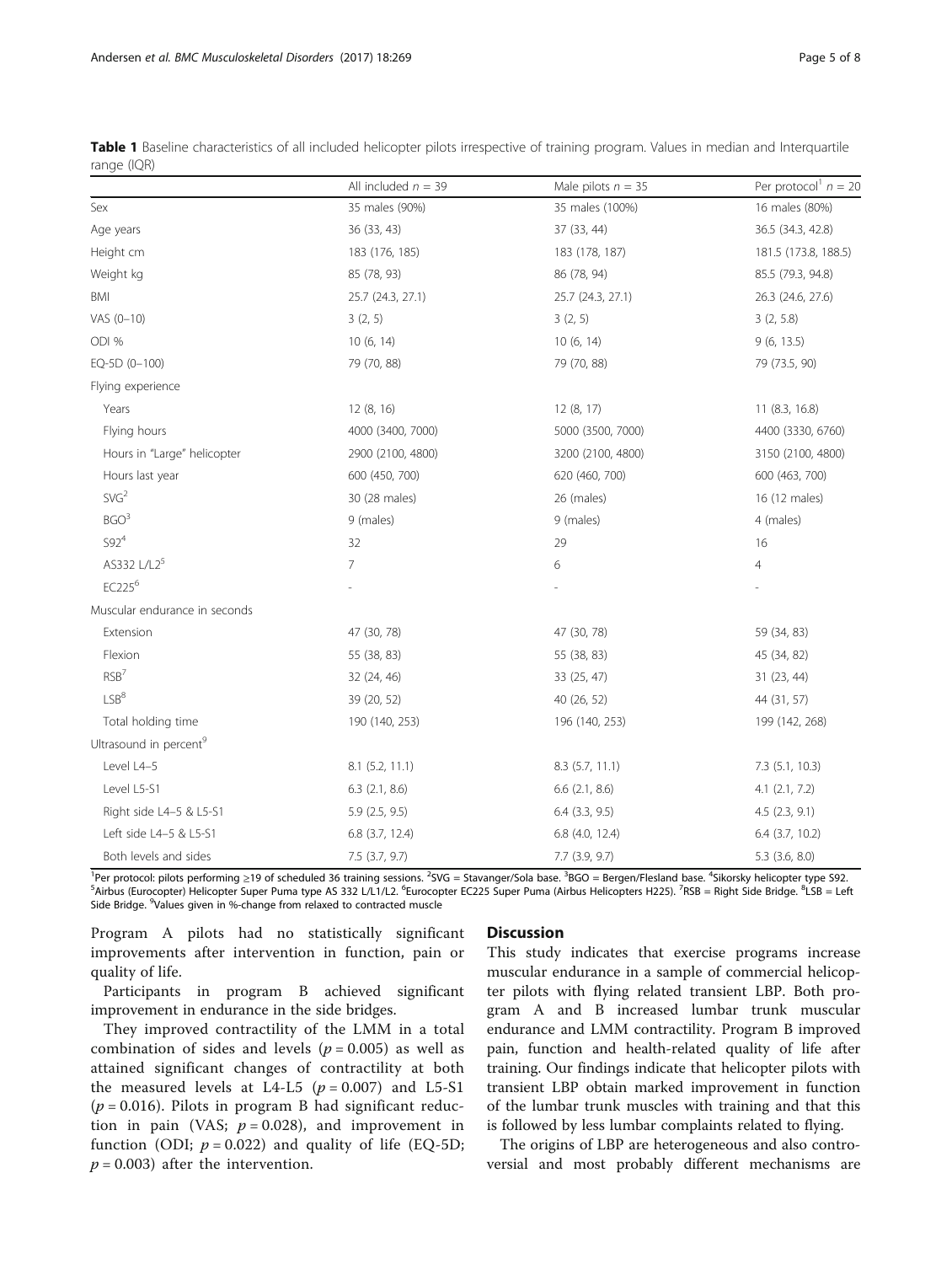|                                    | All included pilots $n = 39$ |             |                                         |            | Pilots with $\geq$ 19 training sessions, per protocol $n = 20$ |             |                                    |            |
|------------------------------------|------------------------------|-------------|-----------------------------------------|------------|----------------------------------------------------------------|-------------|------------------------------------|------------|
|                                    | PRE                          | <b>POST</b> |                                         |            | <b>PRE</b>                                                     | <b>POST</b> |                                    |            |
|                                    | Mean (SD)                    | Mean (SD)   | Mean diff (95% CI)                      | $p$ -value | Mean (SD)                                                      | Mean (SD)   | Mean diff (95% CI)                 | $p$ -value |
| VAS (0-10)                         | 3.5(2.0)                     | 2.3(1.6)    | $\div$ 1.2 ( $\div$ 2.0 to $\div$ 0.4)  | .005       | 3.5(2.2)                                                       | 2.3(1.5)    | $\div 1.3$ ( $\div 2.6$ to 0.1)    | .069       |
| ODI %                              | 10.5(6.2)                    | 7.1(6.0)    | $\div 3.3$ ( $\div 5.0$ to $\div 1.6$ ) | .000       | 10.1(5.6)                                                      | 7.7(5.2)    | $\div 2.4$ ( $\div 4.2 \div 0.6$ ) | .010       |
| EQ-5D (0-100)                      | 82.3 (13.1)                  | 89.6 (12.4) | 7.4 (2.9 to 11.9)                       | .002       | 77.7(13.1)                                                     | 90.2 (12.8) | 12.5 (5.9 to 19.1)                 | .001       |
| Muscular endurance in seconds      |                              |             |                                         |            |                                                                |             |                                    |            |
| Extension                          | 54 (28)                      | 56 (29)     | 2.7 $(\div 8.4 \text{ to } 13.9)$       | .622       | 57 (28)                                                        | 63 (36)     | 6.3 $(\div 13.8 \text{ to } 26.4)$ | .523       |
| Flexion                            | 65 (37)                      | 111(54)     | 45.8 (29.0 to 62.6)                     | .000       | 62 (40)                                                        | 109 (56)    | 47.4 (18.6 to 76.2)                | .003       |
| RSB <sup>2</sup>                   | 34 (16)                      | 52 (20)     | 17.9 (12.1 to 23.7)                     | .000       | 35 (18)                                                        | 52 (20)     | 17.7 (9.7 to 25.6)                 | .000       |
| LSB <sup>3</sup>                   | 40 (20)                      | 63 (29)     | 23.2 (15.7 to 30.7)                     | .000       | 45 (22)                                                        | 73 (33)     | 28.3 (18.0 to 38.6)                | .000       |
| Total holding time                 | 193 (70)                     | 283 (98)    | 89.6 (59.5 to 119.8)                    | .000       | 198 (75)                                                       | 298 (111)   | 99.6 (46.8 to 152.5)               | .001       |
| Ultrasound in percent <sup>4</sup> |                              |             |                                         |            |                                                                |             |                                    |            |
| Level L4-L5                        | 9.0(6.1)                     | 11.6(5.9)   | $2.6$ (1.1 to 4.1)                      | .002       | 8.0(4.5)                                                       | 10.4(5.2)   | $2.4$ (1.1 to 3.6)                 | .001       |
| Level L5-S1                        | 6.1(4.6)                     | 7.7(4.8)    | 1.5 (0.4 to 2.7)                        | .011       | 4.7(3.7)                                                       | 6.5(4.3)    | $1.8$ (0.5 to 3.1)                 | .010       |
| Right side L4-5 & L5-S1            | 6.8(5.6)                     | 9.4(5.0)    | 2.7 (1.2 to 4.2)                        | .001       | 5.5(4.3)                                                       | 8.7(5.0)    | 3.2 (2.1 to 4.2)                   | .000       |
| Left side L4-5 & L5-S1             | 8.4(5.7)                     | 9.8(6.3)    | 1.4 $(0.0 \text{ to } 2.8)$             | .044       | 7.2(4.4)                                                       | 8.1(4.7)    | 1.0 $(\div 0.7 \text{ to } 2.6)$   | .231       |
| Both levels and sides              | 7.6(5.1)                     | 9.6(5.2)    | 2.1 (0.8 to 3.3)                        | .002       | 6.3(3.9)                                                       | 8.4(4.9)    | $2.1$ (1.1 to 3.1)                 | .000       |

<span id="page-5-0"></span>Table 2 Pre- and post-training values<sup>1</sup> of all included pilots along with the subset of pilots performing per protocol

<sup>1</sup>Irrespective of training program. Mean values with standard Deviation and Mean difference with 95% Confidence Intervals (CI) and p-value form paired t-tests.<br><sup>2</sup>PSR – Picht Side Bridge <sup>3</sup>LSR – Left Side Bridge <sup>4</sup>Value RSB = Right Side Bridge.  ${}^{3}$ LSB = Left Side Bridge <sup>4</sup>Values given in %-change from relaxed to contracted muscle

involved in LBP in different individuals [[21](#page-7-0)]. The importance of deconditioned lumbar trunk muscles has received increased attention in research and strategies for management of LBP [[22\]](#page-7-0). Measurements of muscular endurance in the lumbar region and especially the ability

to contract the LMM seem to be a valid measure of the function of the lumbar trunk muscles [[23\]](#page-7-0).

The hypothesis of specific lumbar extensor deconditioning as a causal factor in LBP is supported [\[9](#page-7-0)] by evidence suggesting that paraspinal muscles have

Table 3 Values for pilots performing per protocol<sup>1</sup>, program A and B respectively

|                                    |                         | Program A per-protocol $n = 7$ |                                    |      |                          | Program B per-protocol $n = 13$ |                                         |      |
|------------------------------------|-------------------------|--------------------------------|------------------------------------|------|--------------------------|---------------------------------|-----------------------------------------|------|
|                                    | <b>PRE</b><br>Mean (SD) | POST<br>Mean (SD)              | Mean diff (95% CI)                 | p    | <b>PRE</b><br>Means (SD) | POST Means (SD)                 | Mean diff (95% CI)                      | p    |
| $VAS (0-10)$                       | 2.4(1.4)                | 2.9(1.5)                       | $0.4$ ( $\div$ 1.0 to 1.8)         | .482 | 4.1(2.4)                 | 1.9(1.4)                        | $\div 2.2$ ( $\div 4.0$ to $\div 0.3$ ) | .028 |
| ODI %                              | 8.6(5.9)                | 6.3(5.1)                       | $\div 2.3$ ( $\div 6.6$ to 2.0)    | .244 | 10.9(5.6)                | 8.5(5.4)                        | $\div 2.5$ ( $\div 4.5$ to $\div 0.4$ ) | .022 |
| EQ-5D (0-100)                      | 77.2 (17.6)             | 87.6 (12.0)                    | 10.4 $(\div 5.0 \text{ to } 25.9)$ | .150 | 78.0 (10.9)              | 91.6 (13.4)                     | 13.7 (5.7 to 21.6)                      | .003 |
| Muscular endurance in seconds      |                         |                                |                                    |      |                          |                                 |                                         |      |
| Extension                          | 67(14)                  | 95 (43)                        | 28 (15.2 to 70.4)                  | .166 | 51(33)                   | 46 (14)                         | $\div$ 5.2 ( $\div$ 28.2 to 17.7)       | .628 |
| Flexion                            | 48 (18)                 | 122 (49)                       | 73 (26.1 to 120.8)                 | .009 | 69 (48)                  | 102(61)                         | 33.4 (÷5.2 to 71.9)                     | .084 |
| RSB <sup>2</sup>                   | 41 (25)                 | 60(26)                         | 19 (8.5 to 29.2)                   | .004 | 31(11)                   | 48 (16)                         | 17.0 (5.1 to 28.9)                      | .009 |
| LSB <sup>3</sup>                   | 57 (28)                 | 94 (42)                        | 37 (19.0 to 54.1)                  | .002 | 38 (15)                  | 62(21)                          | 23.9 (10.1 to 37.6)                     | .003 |
| Total time holding time            | 214 (55)                | 371 (118)                      | 156 (76.5 to 236.3)                | .003 | 190 (85)                 | 259 (88)                        | 69.0 $(\div 1.4$ to 139.4)              | .054 |
| Ultrasound in percent <sup>4</sup> |                         |                                |                                    |      |                          |                                 |                                         |      |
| Level L4-L5                        | 6.9(5.0)                | 9.1(4.6)                       | 2.3 $(\div 0.3 \text{ to } 4.8)$   | .076 | 8.6(4.3)                 | 11.0(5.5)                       | $2.5$ (0.8 to 4.1)                      | .007 |
| Level L5-S1                        | 5.1(4.0)                | 5.9(5.6)                       | $0.9$ ( $\div$ 1.4 to 3.1)         | .379 | 4.9(3.7)                 | 6.7(3.7)                        | $2.3$ (0.5 to 4.0)                      | .016 |
| Right Side L4-5 and L5-S1          | 5.2(4.6)                | 8.2(5.2)                       | 3.0 (0.9 to 5.0)                   | .012 | 5.7(4.2)                 | 9.0(5.1)                        | 3.3 (1.9 to 4.7)                        | .000 |
| Left Side L4-5 and L5-S1           | 6.8(4.4)                | 6.9(4.6)                       | $0.2$ ( $\div$ 2.1 to 2.4)         | .878 | 7.4(4.6)                 | 8.8(4.8)                        | 1.4 $(\div 1.0 \text{ to } 3.8)$        | .225 |
| Both levels and sides              | 6.0(4.2)                | 7.5(4.8)                       | $1.6$ (0.2 to 3.0)                 | .035 | 6.5(3.8)                 | 8.9(4.4)                        | 2.4 (0.9 to 3.9)                        | .005 |

Mean values with Standard Deviation(SD) and Mean difference with 95% Confidence Intervals(CI) and p-values form paired samples t-test. <sup>1</sup>Pilots performing per protocol ≥19 session of the scheduled 36 sessions. <sup>2</sup>RSB = Right Side Bridge. <sup>3</sup>LSB = Left Side Bridge <sup>4</sup>Values given in %-change from relaxed to contracted muscle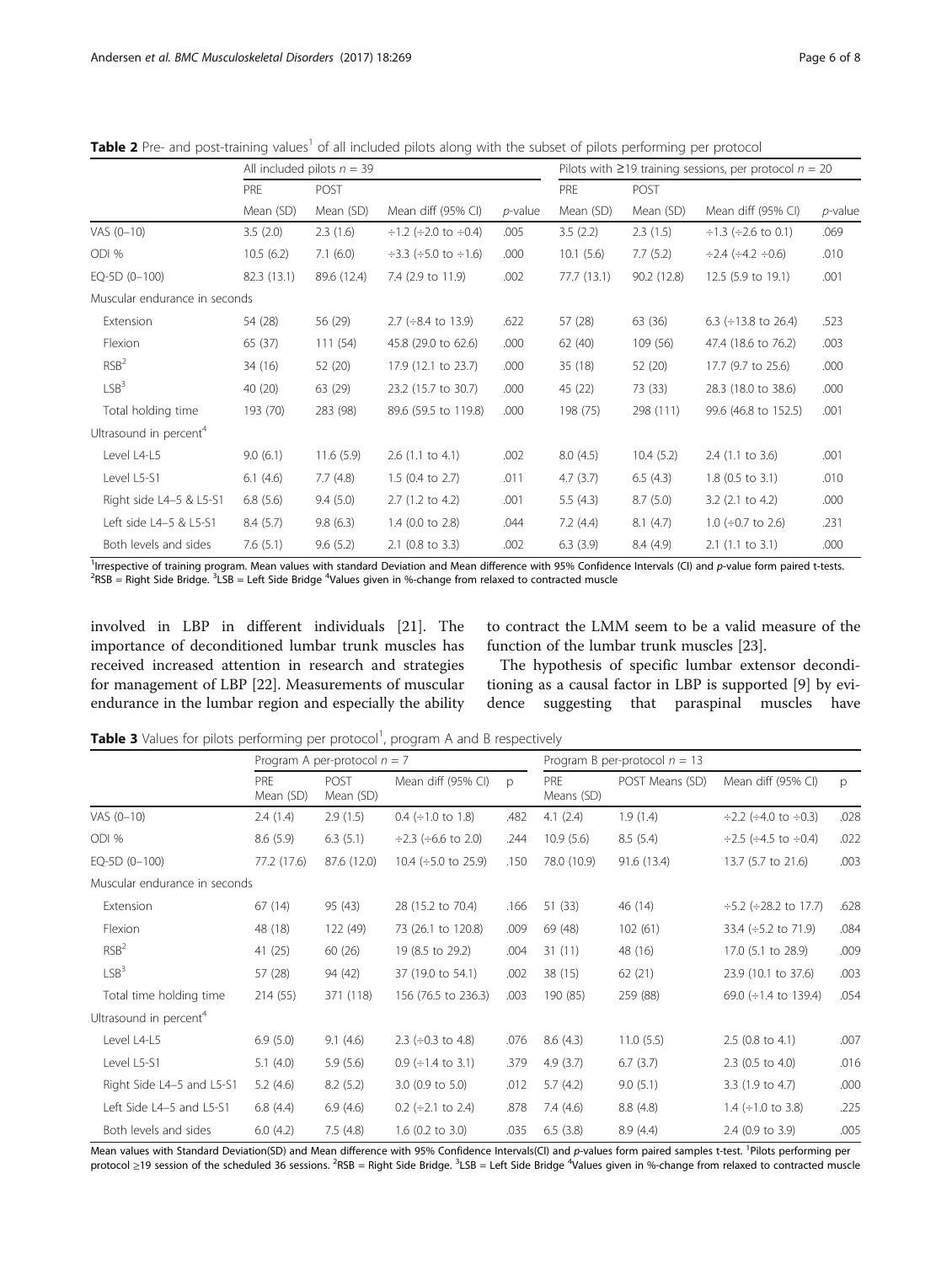<span id="page-6-0"></span>significantly less contractility in patients with LBP than controls and significantly less contractility on the affected side in patients with unilateral LBP [\[10](#page-7-0)]. These factors along with other structural findings in the spine such as fat infiltration of the paraspinal musculature, decreased muscular quality and individual variations in muscular activation may contribute to recurrence of LBP [\[24](#page-7-0)]. Whether these structural changes are a cause or a consequence of LBP still remains elusive [[25\]](#page-7-0).

Lumbar trunk exercises aim to increase muscular strength and endurance. A meta-analysis from 2013 suggested that motor control exercises in patients with chronic or recurring LBP is superior to general exercises with regard to improved disability and pain [[26](#page-7-0)]. However, a Cochrane review of motor control exercises for chronic non-specific LBP gave low to moderate evidence of pain reduction compared to minimal intervention [[27](#page-7-0)].

Helicopter pilots with transient LBP experience increasing intensity of pain with longer sitting time. The prolonged static posture leads to muscular fatigue [\[2](#page-7-0)] and may represent a causal factor for flight related pain among pilots [[2\]](#page-7-0). To our knowledge no studies have fully explored the impact of training on the endurance of the lumbar trunk muscles as well as possible improvement of pain and function in helicopter pilots. A study of five US Air force helicopter crew members did not evaluate lumbar trunk endurance but showed reduced inflight pain with no significant change in function (ODI) [\[13](#page-7-0)]. A Swiss study showed improvement in lumbar trunk endurance after training among army helicopter pilots without testing pain [[12](#page-7-0)]. In the present study, we found a markedly longer muscular endurance and better contractility in LMM after the training period in the analysis of all included pilots. This was to some extent associated with better functioning and less pain. These findings thus support a relationship between dysfunctional lumbar trunk muscles and the complaints experienced by pilots. Moreover, this observation may also indicate that such malfunction may be involved in the LBP syndrome in general.

In addition, we included in this study two different training programs. Program B contained exercises that was designed to strengthen the lumbar trunk and a program A with general lumbar exercises. Both programs improved endurance and contractility of the LMM. The participants in program B also reported improved pain, function and quality of health. In program A we had too few participants to be able to evaluate any change in these features. Still, it seems important in future studies to clarify if a training program specially designed to strengthen the lumbar trunk muscles can provide a better outcome or not than a more general training program.

In studies with a longitudinal follow-up, there is always a risk of drop-outs among the participants. In this study, out of a total of 39 pilots, only 20 (51%) completed the study per protocol. There may be several reasons for this low compliance. The participating pilots had low to medium intensity of LBP and, therefore possibly limited motivation. The exercise programs were both time consuming and rather demanding, with exercises that should be performed to the level of submaximal exhaustion. Participants in program B also depended on specialized equipment, though made available at the company bases they did not have easy access to the specialized equipment in off-work periods. In future studies with similar objectives, it would be beneficial to increase the motivation for training by providing the opportunity to train within working hours and not as in this study on spare time [[28\]](#page-7-0).

This study has several limitations. First, the participants were examined pre and post training with a nonblinded study design. The lack of blinding could bias the measurements in this study of pre to post changes. Secondly, we experienced a high drop-out rate that left us with a rather low number of participants that had trained per protocol. Thirdly, there was no control group without training as the participating helicopter service companies objected to having a group of pilots with pain that would not be offered effective professional help for their ailments. Still, we found marked improvements in rather hard end-points like muscular endurance and LMM contractility after training. We therefore believe our findings are valid and they may therefore have consequences for management of transient LBP among commercial helicopter pilots. They should be encouraged to do such exercises and thus possibly reduce the development of chronicity of LBP, time at sick leave and quality of life.

## Conclusions

This study indicates that low back exercises improve endurance as well as the contractility of the LMM as a major contributor to lumbar trunk endurance. Further studies with a larger study populations with less attrition and with a RCT study design are needed to confirm these findings and to evaluate the effects of different training approaches and regimens among commercial helicopter pilots.

## Additional files

[Additional file 1: Appendix 1.](dx.doi.org/10.1186/s12891-017-1631-0) Title of data: Test of muscular endurance.(184 kb) [Additional file 2: Appendix 2A.](dx.doi.org/10.1186/s12891-017-1631-0) Training program A. (6130 kb) [Additional file 3: Appendix 2B.](dx.doi.org/10.1186/s12891-017-1631-0) Training program B. (395 kb)